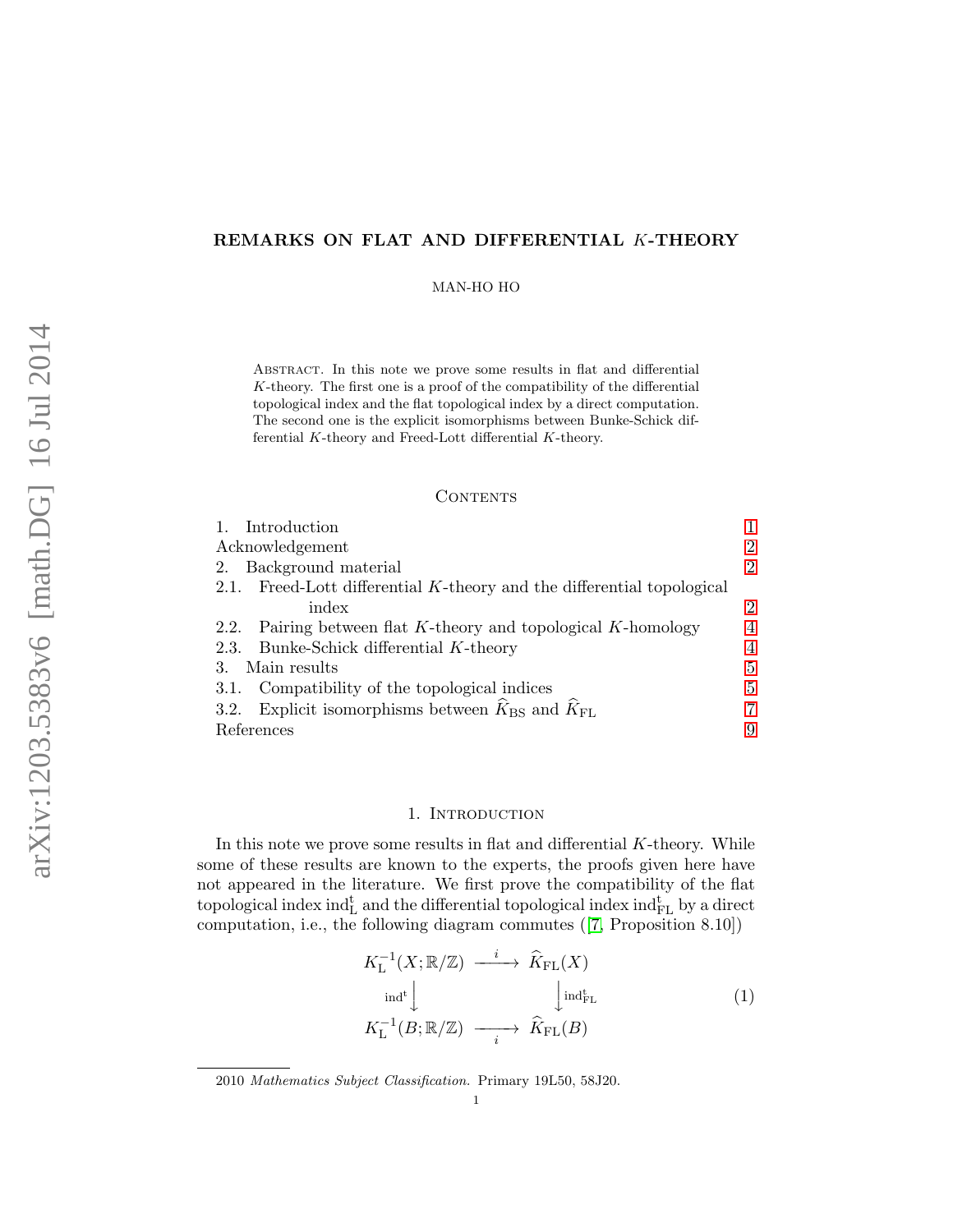where i is the canonical inclusion,  $K_{\mathcal{L}}^{-1}(X;\mathbb{R}/\mathbb{Z})$  is the geometric model of K-theory with  $\mathbb{R}/\mathbb{Z}$  coefficients and  $K_{\text{FL}}(X)$  is Freed-Lott differential Ktheory. The commutativity of (1) is a consequence of the compatibility of the differential analytic index  $ind_{FL}^a$  and the flat analytic index  $ind_{L}^a$  together with the differential family index theorem [7, Theorem 7.35]. The differential topological index  $ind_{FL}^t$  is defined to be the composition of an embedding pushforward and a projection pushforward. When defining the embedding pushforward, currential K-theory [7,  $\S 2.28$ ] is used instead of differential Ktheory due to the Bismut-Zhang current [2, Definition 1.3]. It is not clear whether currential  $K$ -theory should be regarded as a differential cohomology or a "differential homology" (see [6, §4.5] for a detailed discussion), so it may be clearer by looking at the direct computation.

Second we construct the unique natural isomorphisms between Bunke-Schick differential  $K$ -theory [4] and Freed-Lott differential  $K$ -theory by writing down the explicit formulas, which are inspired by [4, Corollary 5.5]. The uniqueness follows from [5, Theorem 3.10]. Together with [10, Theorem 4.34] and [8, Theorem 1] all the explicit isomorphisms between all the existing differential K-groups  $[9]$ ,  $[4]$ ,  $[7]$ ,  $[12]$  are known.

The paper is organized as follows: Section 2 contains all the necessary background material, including the Freed-Lott differential  $K$ -theory, the differential topological index, the pairing between flat K-theory and Khomology, and Bunke-Schick differential K-theory. In Section 3 we prove the main results.

### **ACKNOWLEDGEMENT**

The author would like to thank Steve Rosenberg for valuable comments and suggestions, and Thomas Schick for his comments on the explicit isomorphisms between Bunke-Schick differential K-theory and Freed-Lott differential K-theory.

#### 2. Background material

2.1. Freed-Lott differential K-theory and the differential topological index. In this section we review Freed-Lott differential K-theory and the construction of the differential topological index  $[7, \S4, 5]$ . We refer the readers to [7] for the details.

The Freed–Lott differential K-group  $\widehat{K}_{\text{FL}}(X)$  is the abelian group generated by quadruples  $\mathcal{E} = (E, h, \nabla, \phi)$ , where  $(E, h, \nabla) \rightarrow X$  is a complex vector bundle with a Hermitian metric h and a unitary connection  $\nabla$ , and  $\phi \in \frac{\Omega^{\text{odd}}(X)}{I(X)}$  $\frac{1}{\text{Im}(d)}$ . The only relation is  $\mathcal{E}_1 = \mathcal{E}_2$  if and only if there exists a generator  $(F, h^F, \nabla^F, \phi^F)$  of  $\widehat{K}_{FL}(X)$  such that  $E_1 \oplus F \cong E_2 \oplus F$  and  $\phi_1 - \phi_2 = \text{CS}(\nabla^{E_2} \oplus \nabla^{F}, \nabla^{E_1} \oplus \nabla^{F}).$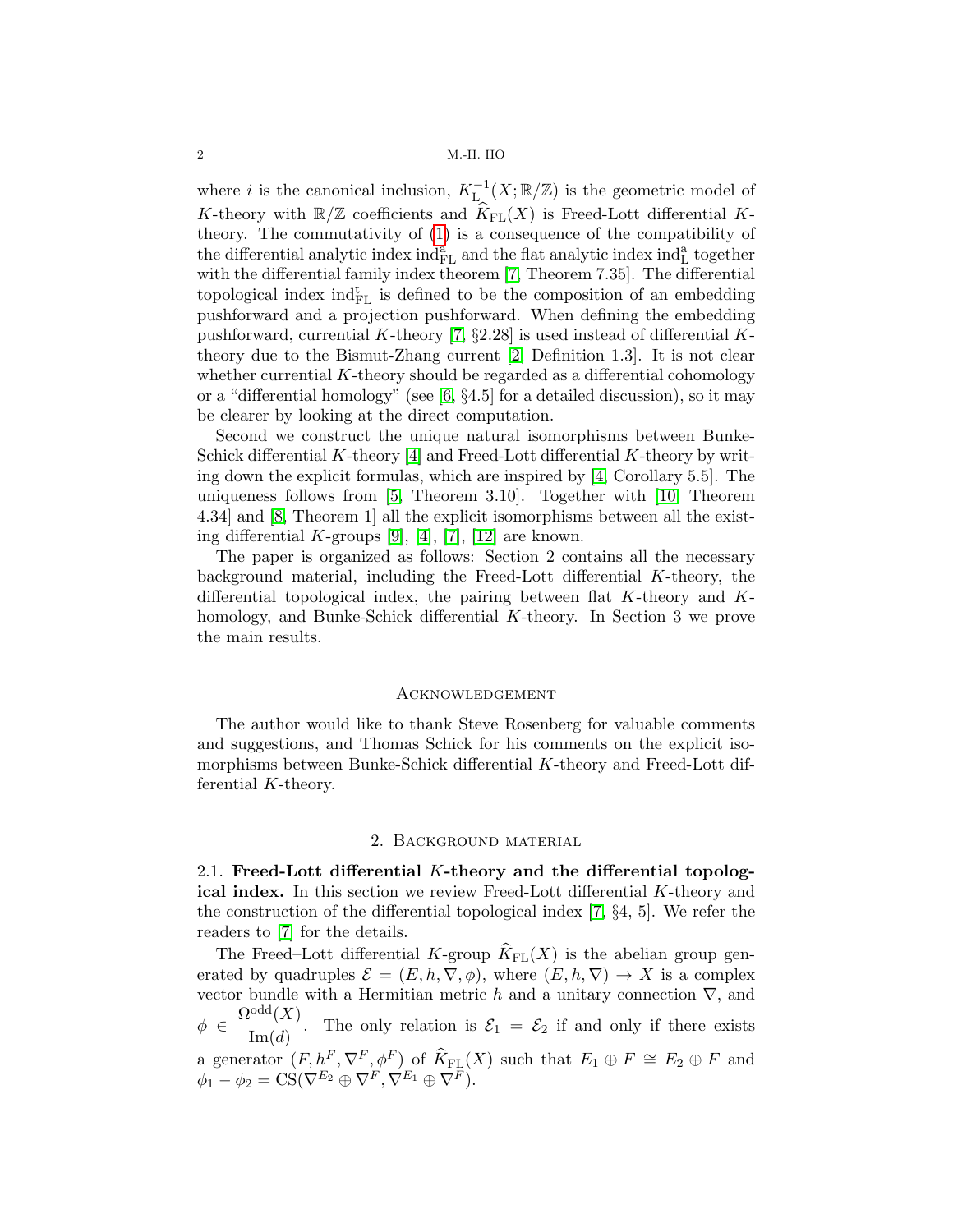There is an exact sequence [7,  $(2.20)$ ]

$$
0 \longrightarrow K_{\mathcal{L}}^{-1}(X; \mathbb{R}/\mathbb{Z}) \longrightarrow \widehat{K}_{\mathcal{F}\mathcal{L}}(X) \xrightarrow{\text{ch}_{\widehat{K}}} \Omega_{\mathcal{B}\mathcal{U}}^{\text{even}}(X) \longrightarrow 0 \quad (2)
$$

where  $K_L^{-1}(X;\mathbb{R}/\mathbb{Z})$  is the geometric model of  $\mathbb{R}/\mathbb{Z}$  K-theory [11], i is the canonical inclusion map,

$$
\Omega_{\text{BU}}^{\text{even}}(X) = \{ \omega \in \Omega_{d=0}^{\text{even}}(X) | [\omega] \in \text{Im}(r \circ \text{ch} : K^0(X) \to H^{\text{even}}(X; \mathbb{R})) \},
$$

and  $ch_{\widehat{K}_{FL}}(E, h, \nabla, \phi) := ch(\nabla) + d\phi$ . Elements in  $K_L^{-1}(X; \mathbb{R}/\mathbb{Z})$  are required to have virtual rank zero. The canonical inclusion map  $i$  in  $(2)$  is defined by  $i(E, h, \nabla, \phi) = (E, h, \nabla, \phi).$ 

Let  $X \to B$  and  $Y \to B$  be fiber bundles of smooth manifolds with X compact. Let  $g^{T^V X}$  and  $g^{T^V Y}$  be metrics on the vertical bundles  $T^V X \to X$ and  $T^V Y \rightarrow Y$  respectively, and assume there are horizontal distributions  $T^H X$  and  $T^H Y$ . Let  $\mathcal{E} = (E, h^E, \nabla^E, \phi) \in \widehat{K}_{\text{FL}}(X)$  and  $\iota : X \hookrightarrow Y$  be an embedding of manifolds. We assume the codimension of  $X$  in  $Y$  is even, and the normal bundle  $\nu \to X$  of X in Y carries a spin<sup>c</sup> structure. As in [7, §5] we assume for each  $b \in B$ , the map  $\iota_b : X_b \to Y_b$  is an isometric embedding and is compatible with projections to B. Denote by  $\mathcal{S}(\nu) \to X$  the spinor bundle associated to the spin<sup>c</sup>-structure of  $\nu \to X$ . We can locally choose a spin stricture for  $\nu \to X$  with spinor bundle  $\mathcal{S}^{\text{spin}}(\nu)$ . Then there exists a locally defined Hermitian line bundle  $L^{\frac{1}{2}}(\nu)$  such that  $\mathcal{S}(\nu) \cong \mathcal{S}^{\text{spin}}(\nu) \otimes L^{\frac{1}{2}}(\nu)$ . Note that the tensor product on the right is globally defined, and so is the Hermitian line bundle  $L(\nu) \to X$  defined by  $L(\nu) := (L^{\frac{1}{2}}(\nu))^2$ . Let  $\nabla^{\nu}$ be a metric compatible connection on  $\nu \to X$ . It has a unique lift to a connection on  $\mathcal{S}^{\text{spin}}(\nu)$ , still denoted by  $\nabla^{\nu}$ . Choose a unitary connection  $\nabla^{L(\nu)}$  on  $L(\nu) \to X$ , which induces a connection on  $L^{\frac{1}{2}}(\nu)$ . The tensor product of  $\nabla^{\nu}$  and the induced connection on  $L^{\frac{1}{2}}(\nu)$  is a connection on  $\mathcal{S}(\nu) \to X$ , denoted by  $\widehat{\nabla}^{\nu}$ . Define

$$
\mathrm{Todd}(\widehat{\nabla}^{\nu}) := \widehat{A}(\nabla^{\nu}) \wedge e^{\frac{1}{2}c_1(\nabla^{L(\nu)})}.
$$

The embedding pushforward  $\widehat{\iota}_* : \widehat{K}_{FL}(X) \to {}_{\delta}\widehat{K}_{FL}(Y)$  [7, Definition 4.14] is defined to be

$$
\widehat{\iota}_{*}(\mathcal{E}) = \left(F, h^{F}, \nabla^{F}, \frac{\phi^{E}}{\text{Total}(\widehat{\nabla}^{\nu})} \wedge \delta_{X} - \gamma\right),\
$$

where  $\delta \widehat{K}_{FL}(Y)$  is the currential K-group,  $\delta_X$  is the current of integration over X and  $\gamma$  is the Bismut-Zhang current.  $(F, h^F, \nabla^F)$  is a Hermitian bundle with a Hermitian metric and a unitary connection chosen as in [7, Lemma 4.4. Note that  $\gamma$  satisfies the following transgression formula [2, Theorem 1.4]

$$
d\gamma = \text{ch}(\nabla^F) - \frac{\text{ch}(\nabla^E)}{\text{Todd}(\widehat{\nabla}^{\nu})} \wedge \delta_X.
$$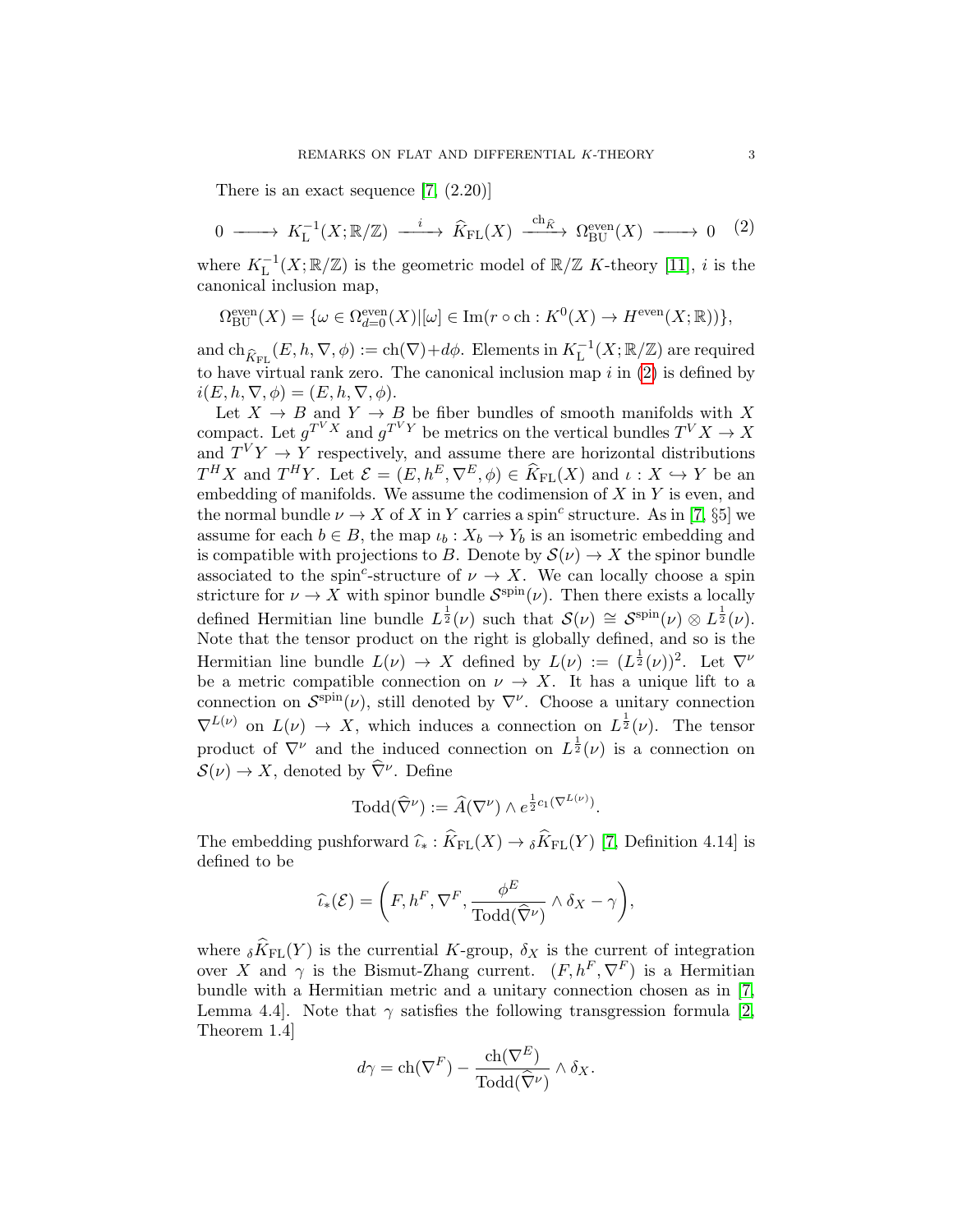As noted in [7, p.926] the horizontal distributions of the fiber bundles  $X \to B$ and  $Y \to B$  need not be compatible. An odd form  $\widetilde{C} \in \frac{\Omega^{odd}(X)}{\text{Im}(d)}$  $\frac{1}{\text{Im}(d)}$  is defined to correct this non-compatibility, and it satisfies the following transgression formula [7, (5.6)]

$$
d\widetilde{C} = \iota^* \operatorname{Todd}(\widehat{\nabla}^{T^V Y}) - \operatorname{Todd}(\widehat{\nabla}^{T^V X}) \wedge \operatorname{Todd}(\widehat{\nabla}^{\nu}).
$$

The modified embedding pushforward  $\hat{\ell}_{*}^{\text{mod}} : \hat{K}_{\text{FL}}(X) \to {}_{\text{WF}}\hat{K}_{\text{FL}}(Y)$  [7, Definition 5.8] is defined to be

$$
\widehat{\iota}_{*}^{\mathrm{mod}}(\mathcal{E}) := \widehat{\iota}_{*}(\mathcal{E}) - j\bigg(\frac{\widetilde{C}}{\iota^{*} \mathrm{ Todd}(\widehat{\nabla}^{T^{V}Y}) \wedge \mathrm{Today}(\widehat{\nabla}^{\nu})} \wedge \mathrm{ch}_{\widehat{K}_{\mathrm{FL}}}(\mathcal{E}) \wedge \delta_{X}\bigg). \tag{3}
$$

See [7, §3.1] for the definition of  $_{\text{WF}}\hat{K}_{\text{FL}}(X)$ .

The differential topological index  $ind_{FL}^{\text{t}} : \widehat{K}_{FL}(X) \to \widehat{K}_{FL}(B)$  [7, Definition 5.34 is defined by taking  $Y = \mathbb{S}^N \times \overline{B}$  for some even N and composing the embedding pushforward with the submersion pushforward  $\hat{\pi}_{*}^{\text{prod}}$  defined<br>in [7] I groups 5.12] i.e. ind<sup>t</sup> in  $\hat{\pi}_{*}^{\text{prod}}$  a  $\hat{\pi}_{*}^{\text{mod}}$ in [7, Lemma 5.13], i.e.,  $\text{ind}_{\text{FL}}^{\text{t}} := \hat{\pi}_*^{\text{prod}} \circ \hat{\iota}_*^{\text{mod}}.$ 

2.2. Pairing between flat K-theory and topological K-homology. Let X be an odd-dimensional closed spin<sup>c</sup> manifold. Let  $\mathcal{E} = (E, h^E, \nabla^E, \phi) \in$  $\delta \widehat{K}_{\text{FL}}(X)$ , and  $\mathsf{D}^{X,E}$  be the twisted Dirac operator on  $\mathcal{S}(X) \otimes E \to X$ . A modified reduced eta-invariant  $\bar{\eta}(X, \mathcal{E}) \in \mathbb{R}/\mathbb{Z}$  [7, Definition 2.33] is defined by

$$
\bar{\eta}(X,\mathcal{E}) := \bar{\eta}(\mathsf{D}^{X,E}) + \int_X \mathrm{Todd}(\widehat{\nabla}^{TX}) \wedge \phi \mod \mathbb{Z}.
$$

 $\bar{\eta}: {}_{\delta}\widehat{K}_{\mathrm{FL}}(X) \to \mathbb{R}/\mathbb{Z}$  is a well defined homomorphism [7, Prop 2.25]. If  $\mathcal{E}$  is a generator of  $K_L^{-1}(X;\mathbb{R}/\mathbb{Z})$ , by [7, (2.37)] we have

$$
\bar{\eta}(X, i(\mathcal{E})) = \langle [X], \mathcal{E} \rangle,
$$
\n(4)

where  $[X] \in K_{-1}(X)$  is the fundamental K-homology class. Here  $\langle [X], \mathcal{E} \rangle$  is the perfect pairing between flat K-theory and topological K-homology  $[11]$ , Prop 3]

$$
K_L^{-1}(X; \mathbb{R}/\mathbb{Z}) \times K_{-1}(X) \to \mathbb{R}/\mathbb{Z}.
$$
 (5)

2.3. Bunke-Schick differential  $K$ -theory. In this subsection we briefly recall Bunke-Schick differential K-theory  $\widehat{K}_{\text{BS}}$ , and refer to [4] for the details.

A generator of  $\widehat{K}_{\text{BS}}(B)$  is of the form  $(\mathscr{E}, \phi)$ , where  $\mathscr{E}$  is an even-dimensional geometric family [4, Definition 2.2] over a compact manifold B and  $\phi \in$  $\Omega^{\text{odd}}(B)$ 

 $Im(d)$ Roughly speaking a geometric family over  $B$  is the geometric

data needed to construct the index bundle. There is a well defined notion of isomorphic and sum of generators [4, Definition 2.5, 2.6]. Two geometric families  $(\mathscr{E}_0, \phi_0)$  and  $(\mathscr{E}_1, \phi_1)$  are equivalent if there exists a geometric family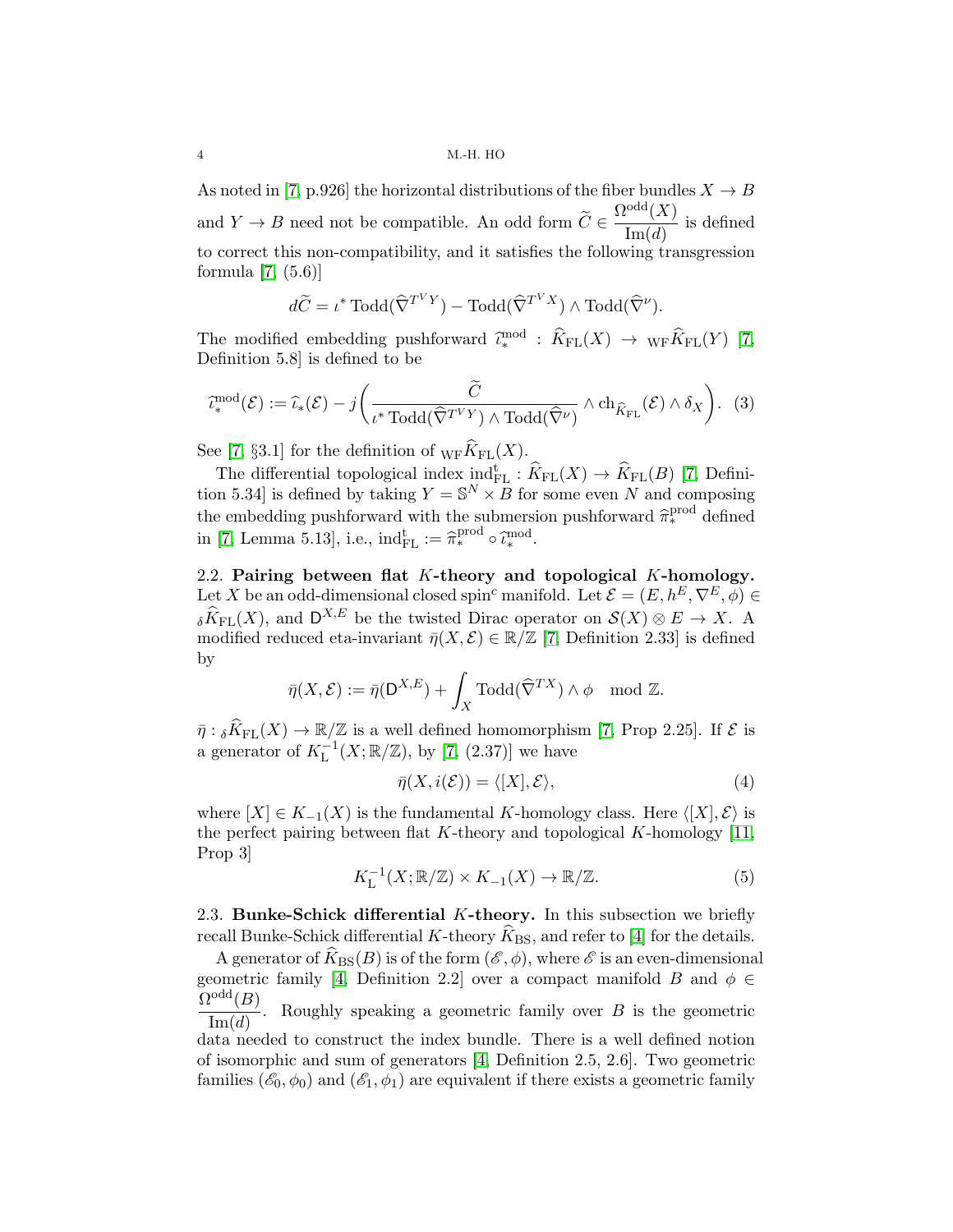$(\mathscr{E}', \phi')$  such that  $(\mathscr{E}_0, \rho_0) + (\mathscr{E}', \phi')$  is paired with  $(\mathscr{E}_1, \rho_1) + (\mathscr{E}', \phi')$  [4, Definition 2.10, Lemma 2.13. Two generators  $(\mathscr{E}_0, \phi_0)$  and  $(\mathscr{E}_1, \phi_1)$  are paired if

$$
\rho_1 - \rho_0 = \eta^{\mathrm{B}}((\mathcal{E}_0 \sqcup_B (\mathcal{E}_1)^{\mathrm{op}})_t),
$$
<sup>1</sup>

where  $(\mathscr{E} \sqcup_B (\mathscr{E}')^{\text{op}})_t$  is a certain tamed geometric family [4, Definition 2.7], and  $\eta^{\rm B}$  is the Bunke eta form [3].

As noted in [4, 2.14] and [3, 4.2.1], a complex vector bundle  $E \rightarrow B$ with a Hermitian metric  $h^E$  and a unitary connection  $\nabla^E$  can be naturally considered as a zero-dimensional geometric family over  $B$ , denoted by  $E$ .

## 3. Main results

3.1. Compatibility of the topological indices. Note that every element  $\mathcal{E} - \mathcal{F} \in \widehat{K}_{\mathrm{FL}}(X)$  can be written in the form

$$
\widetilde{\mathcal{E}}-[n].
$$

Here  $\widetilde{\mathcal{E}} = (E \oplus G, h^E \oplus h^G, \nabla^E \oplus \nabla^G, \phi^E + \phi^G)$ , where  $(G, h^G, \nabla^G, \phi^G)$  is a generator of  $\widehat{K}_{\text{FL}}(X)$  such that

$$
(F \oplus G, h^F \oplus h^G, \nabla^F \oplus \nabla^G, \phi^F + \phi^G) = (\mathbb{C}^n, h, d, 0) =: [n].
$$

The existence of the connection  $\nabla^G$  such that  $CS(\nabla^F \oplus \nabla^G, d) = 0$ , where d is the trivial connection on the trivial bundle  $X \times \mathbb{C}^n \to X$ , follows from [12, Theorem 1.8]. Here  $\phi^G := -\phi^F$ . Henceforth we assume an element of  $\widehat{K}_{\text{FL}}(X;\mathbb{R}/\mathbb{Z})$  is of the form  $\mathcal{E} - [n]$ . These arguments also apply to elements in  $K_L^{-1}(X;\mathbb{R}/\mathbb{Z})$ .

**Proposition 1.** Let  $\pi$  :  $X \to B$  be a fiber bundle with X compact and such that the fibers are of even dimension. The following diagram commutes.

$$
K_{\mathrm{L}}^{-1}(X;\mathbb{R}/\mathbb{Z}) \xrightarrow{i} \widehat{K}_{\mathrm{FL}}(X)
$$
  
ind<sup>t</sup> $\downarrow$   
 $K_{\mathrm{L}}^{-1}(B;\mathbb{R}/\mathbb{Z}) \xrightarrow{i} \widehat{K}_{\mathrm{FL}}(B)$ 

*Proof.* Let  $\mathcal{E}' - [n]' \in K_L^{-1}(X)$  and write  $\mathcal{E} - [n] = i(\mathcal{E}' - [n]')$ , where i is given in (2). Consider the difference

$$
h := \mathrm{ind}_{\mathrm{FL}}^{\mathrm{t}}(\mathcal{E} - [n]) - i(\mathrm{ind}^{\mathrm{t}}(\mathcal{E}' - [n]^{\prime})).
$$

<sup>&</sup>lt;sup>1</sup>It differs by a sign in [4].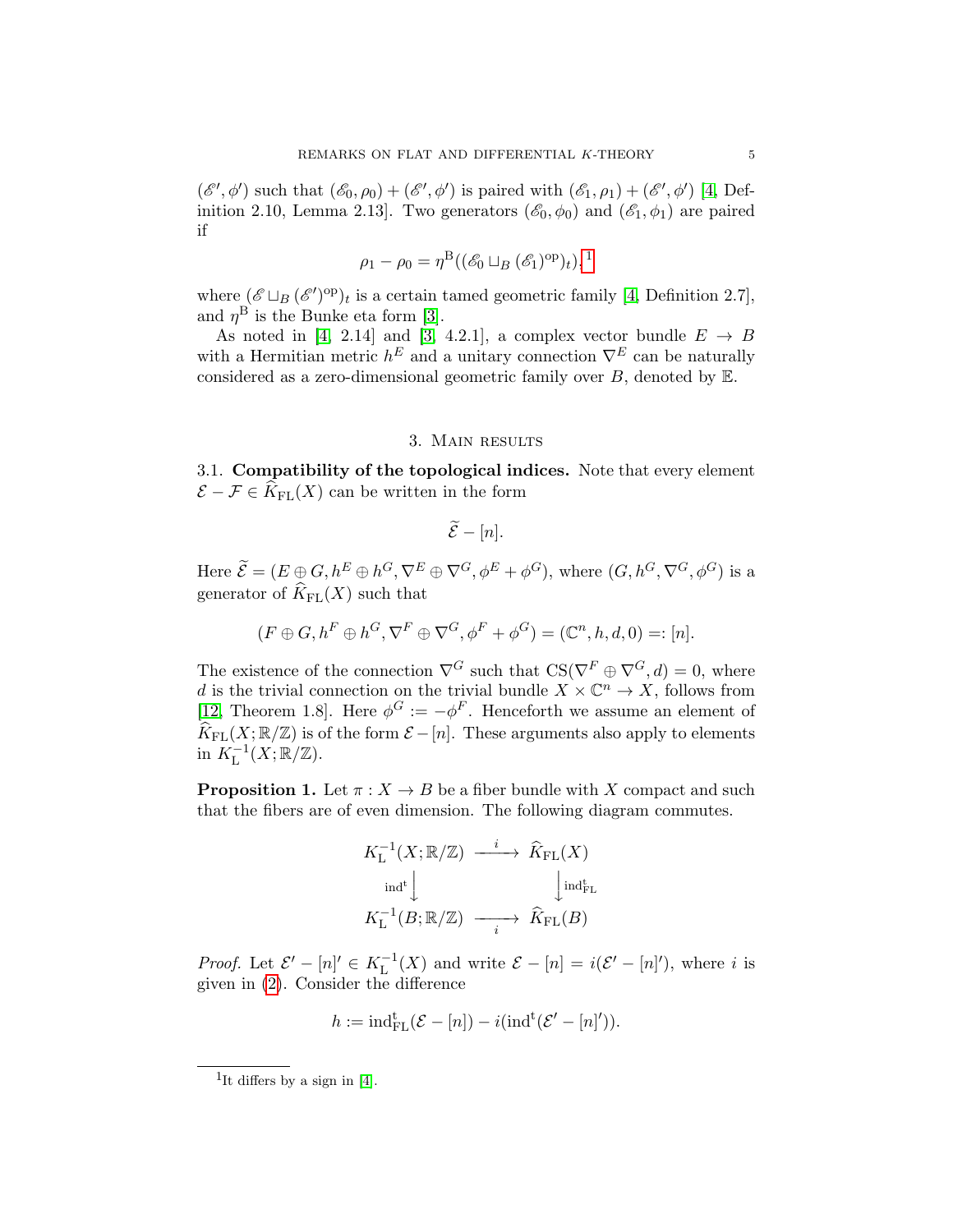We prove that  $h = 0$ . By [7, Lemma 5.36] and the fact that  $ch_{\hat{K}_{FL}} \circ i = 0$ (see  $(2)$ ), we have

$$
\operatorname{ch}_{\widehat{K}_{\mathrm{FL}}}(\operatorname{ind}_{\mathrm{FL}}^{\mathrm{t}}(\mathcal{E} - [n])) - \operatorname{ch}_{\widehat{K}_{\mathrm{FL}}}(\operatorname{i}(\operatorname{ind}^{\mathrm{t}}(\mathcal{E}' - [n]^{\prime})))
$$
\n
$$
= \operatorname{ch}_{\widehat{K}_{\mathrm{FL}}}(\operatorname{ind}_{\mathrm{FL}}^{\mathrm{t}}(\mathcal{E} - [n]))
$$
\n
$$
= \int_{X/B} \operatorname{Todd}(\widehat{\nabla}^{T^{V}X}) \wedge (\operatorname{ch}(\nabla^{E}) - \operatorname{rank}(E) + d\phi^{E})
$$
\n
$$
= 0.
$$

By (2), there exists an element  $a \in K^{-1}(B;\mathbb{R}/\mathbb{Z})$  such that  $i(a) = h$ . To prove  $a = 0 \in K_L^{-1}(B; \mathbb{R}/\mathbb{Z})$ , it follows from (5) that it is sufficient to show that for all  $\alpha \in \overline{K}_{-1}(B;\mathbb{Z}),$ 

$$
\langle \alpha, a \rangle = 0 \in \mathbb{R}/\mathbb{Z}.
$$
 (6)

Using the geometric picture of  $K$ -homology [1], we may, without loss of generality, let  $\alpha = f_*[M]$  for some smooth map  $f : M \to B$ , where M is a closed odd-dimensional spin<sup>c</sup> manifold, and  $[M]$  is the fundamental Khomology in  $K_{-1}(M)$ . Since  $\langle \alpha, a \rangle = \langle [M], f^*a \rangle$ , we pull everything back to M and we may assume B is an arbitrary closed odd-dimensional spin<sup>c</sup> manifold. Thus proving (6) is equivalent to proving

$$
\langle [B], a \rangle = 0 \in \mathbb{R}/\mathbb{Z}.
$$
 (7)

Since

$$
\langle [B], a \rangle = \bar{\eta}(B, \text{ind}_{\text{FL}}^{\text{t}}(\mathcal{E} - [n])) - \bar{\eta}(B, i(\text{ind}^{\text{t}}(\mathcal{E}' - [n]^{\prime}))) \mod \mathbb{Z},
$$

proving (7) is equivalent to proving

$$
\bar{\eta}(B, \text{ind}_{\text{FL}}^{\text{t}}(\mathcal{E} - [n])) = \bar{\eta}(B, i(\text{ind}^{\text{t}}(\mathcal{E}' - [n]^{\prime}))) \mod \mathbb{Z}.
$$
 (8)

In the following, we write  $a \equiv b$  as  $a = b \mod \mathbb{Z}$ . By [7, (6.7)], we have

$$
\bar{\eta}(B, \text{ind}_{\text{FL}}^{\text{t}}(\mathcal{E} - [n])) \equiv \bar{\eta}(D^{X,E-n}) + \int_{X} \frac{\iota^* \text{Todd}(\hat{\nabla}^{T(\mathbb{S}^N \times B)})}{\text{Todd}(\hat{\nabla}^{\nu})} \wedge \phi^E
$$

$$
- \int_{X} \frac{\pi^* \text{Todd}(\hat{\nabla}^{TB})}{\text{Todd}(\hat{\nabla}^{\nu})} \wedge \tilde{C} \wedge \text{ch}_{\hat{K}_{\text{FL}}}(\mathcal{E} - [n]) \quad (9)
$$

$$
\equiv \bar{\eta}(D^{X,E-n}) + \int_{X} \frac{\iota^* \text{Todd}(\hat{\nabla}^{T(\mathbb{S}^N \times B)})}{\text{Todd}(\hat{\nabla}^{\nu})} \wedge \phi^E
$$

as  $\text{ch}_{\widehat{K}_{\text{FL}}}(\mathcal{E} - [n]) = \text{ch}_{\widehat{K}_{\text{FL}}}(\widehat{i}(\mathcal{E}' - [n]^{\prime})) = 0$ . On the other hand, by [11,  $(49)$ , we have

$$
\bar{\eta}(B, i(\text{ind}^t(\mathcal{E}' - [n]^{\prime}))) \equiv \langle [B], \text{ind}^t(\mathcal{E}' - [n]^{\prime}) \rangle
$$
  
\n
$$
= \langle \pi^![B], \mathcal{E} - [n] \rangle = \langle [X], \mathcal{E} - [n] \rangle = \bar{\eta}(X, \mathcal{E} - [n])
$$
  
\n
$$
\equiv \bar{\eta}(D^{X,E-n}) + \int_X \text{ Todd}(\widehat{\nabla}^{TX}) \wedge \phi^E.
$$
\n(10)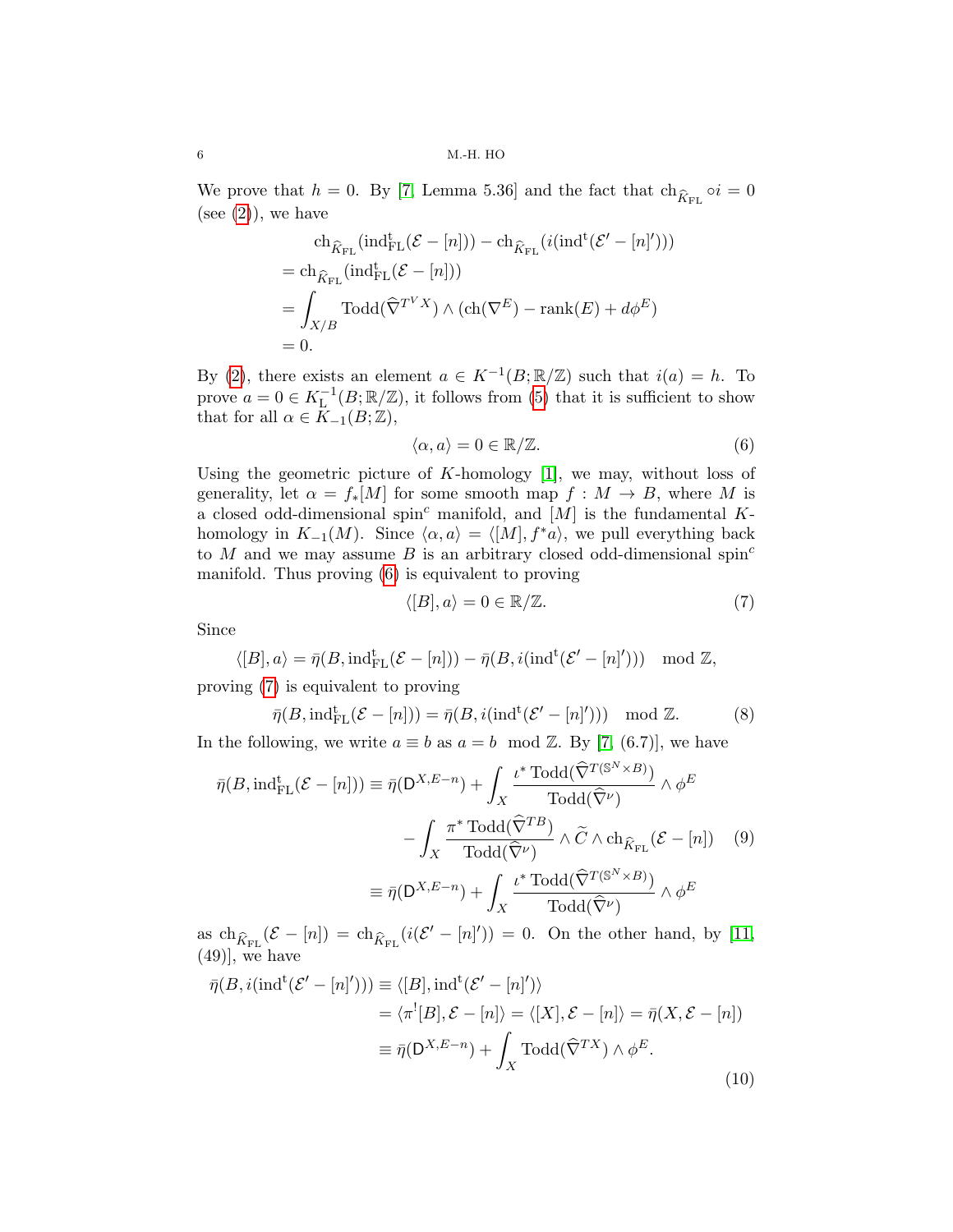From (9) and (10) we have

$$
\bar{\eta}(B, \text{ind}_{\text{FL}}^{\text{t}}(\mathcal{E} - [n])) - \bar{\eta}(B, i(\text{ind}^{\text{t}}(\mathcal{E}' - [n]^{\prime})))
$$
\n
$$
\equiv \int_{X} \left( \frac{\iota^* \text{ Todd}(\widehat{\nabla}^{T(\mathbb{S}^N \times B)})}{\text{Today}(\widehat{\nabla}^{\nu})} - \text{Today}(\widehat{\nabla}^{TX}) \right) \wedge \phi^E
$$
\n
$$
\equiv \int_{X} \left( \frac{\iota^* \text{ Todd}(\widehat{\nabla}^{T(\mathbb{S}^N \times B)}) - \text{Today}(\widehat{\nabla}^{TX}) \wedge \text{Today}(\widehat{\nabla}^{\nu})}{\text{Today}(\widehat{\nabla}^{\nu})} \right) \wedge \phi^E.
$$
\n(11)

Since  $\text{ch}_{\widehat{K}_{FL}}(\mathcal{E} - [n]) = 0$ , it follows from (3) that

$$
\hat{\iota}_{*}^{\text{mod}}(\mathcal{E} - [n]) = \hat{\iota}_{*}(\mathcal{E} - [n]).
$$
\n(12)

\nof the modified embedding pushforward  $\hat{\iota}_{*}^{\text{mod}}$  is to

Recall that the purpose of the modified embedding pushforward  $\hat{\ell}_*^{\text{max}}$ <br>correct the non-compatibility of the horizontal distributions  $TH(\mathcal{S}^N)$ . correct the non-compatibility of the horizontal distributions  $T^H(\mathbb{S}^N\times B)$  and  $T^H X$ . By (12) we may assume that the horizontal distributions  $T^H(S^N \times B)$ and  $T^H X$  are compatible by changing the one for X to be the restriction of the one for  $\mathbb{S}^N \times \mathbb{B}$ . Thus

$$
\iota^* \operatorname{Todd}(\widehat{\nabla}^{T(\mathbb{S}^N \times B)}) = \operatorname{Todd}(\widehat{\nabla}^{TX}) \wedge \operatorname{Todd}(\widehat{\nabla}^{\nu}),
$$

which implies that (11) is zero, and therefore  $h = 0$ .

3.2. Explicit isomorphisms between  $\widehat{K}_{\text{BS}}$  and  $\widehat{K}_{\text{FL}}$ . In this subsection we construct the explicit isomorphisms between Bunke-Schick differential  $K$ -group and the Freed-Lott differential  $K$ -group.

**Proposition 2.** Let  $B$  be a compact manifold. Define two maps  $f$ :  $\widehat{K}_{\text{FL}}(B) \to \widehat{K}_{\text{BS}}(B)$  and  $g : \widehat{K}_{\text{BS}}(B) \to \widehat{K}_{\text{FL}}(B)$  by

$$
f(E, h, \nabla, \phi) = [\mathbb{E}, \phi],
$$
  

$$
g([\mathscr{E}, \phi]) = (\text{ind}^{\mathbf{a}}(\mathscr{E}), h^{\text{ind}^{\mathbf{a}}(\mathscr{E})}, \nabla^{\text{ind}^{\mathbf{a}}(\mathscr{E})}, \phi),
$$

where, in the definition of  $f$ ,  $E$  is the zero-dimensional geometric family associated to  $(E, h, \nabla)$ . Then f and g are well defined ring isomorphisms and are inverses to each other.

Proof. Note that it suffices to prove the statement under the assumption that  $\text{ind}^a(\mathscr{E}) \to B$  is actually given by a kernel bundle  $\ker(D^E) \to B$  in the definition of g. Indeed, by a standard perturbation argument every class in  $\widehat{K}_{\text{BS}}$  has a representative where this is satisfied.

First of all we prove that  $f$  is well defined. Suppose

$$
(E,h^E,\nabla^E,\phi^E)=(F,h^F,\nabla^F,\phi^F)\in \widehat{K}_{\rm FL}(B).
$$

Then there exists a generator  $(G, h^G, \nabla^G, \phi^G)$  of  $\widehat{K}_{FL}(B)$  such that

$$
E \oplus G \cong F \oplus G,
$$
  

$$
\phi^F - \phi^E = \text{CS}(\nabla^E \oplus \nabla^G, \nabla^F \oplus \nabla^G).
$$
 (13)

Denote by  $\mathbb F$  and  $\mathbb G$  the zero-dimensional geometric families associated to  $(F, h^F, \nabla^F)$  and  $(G, h^G, \nabla^G)$ , respectively. We prove that  $[\mathbb{E}, \phi^E] = [\mathbb{F}, \phi^F] \in$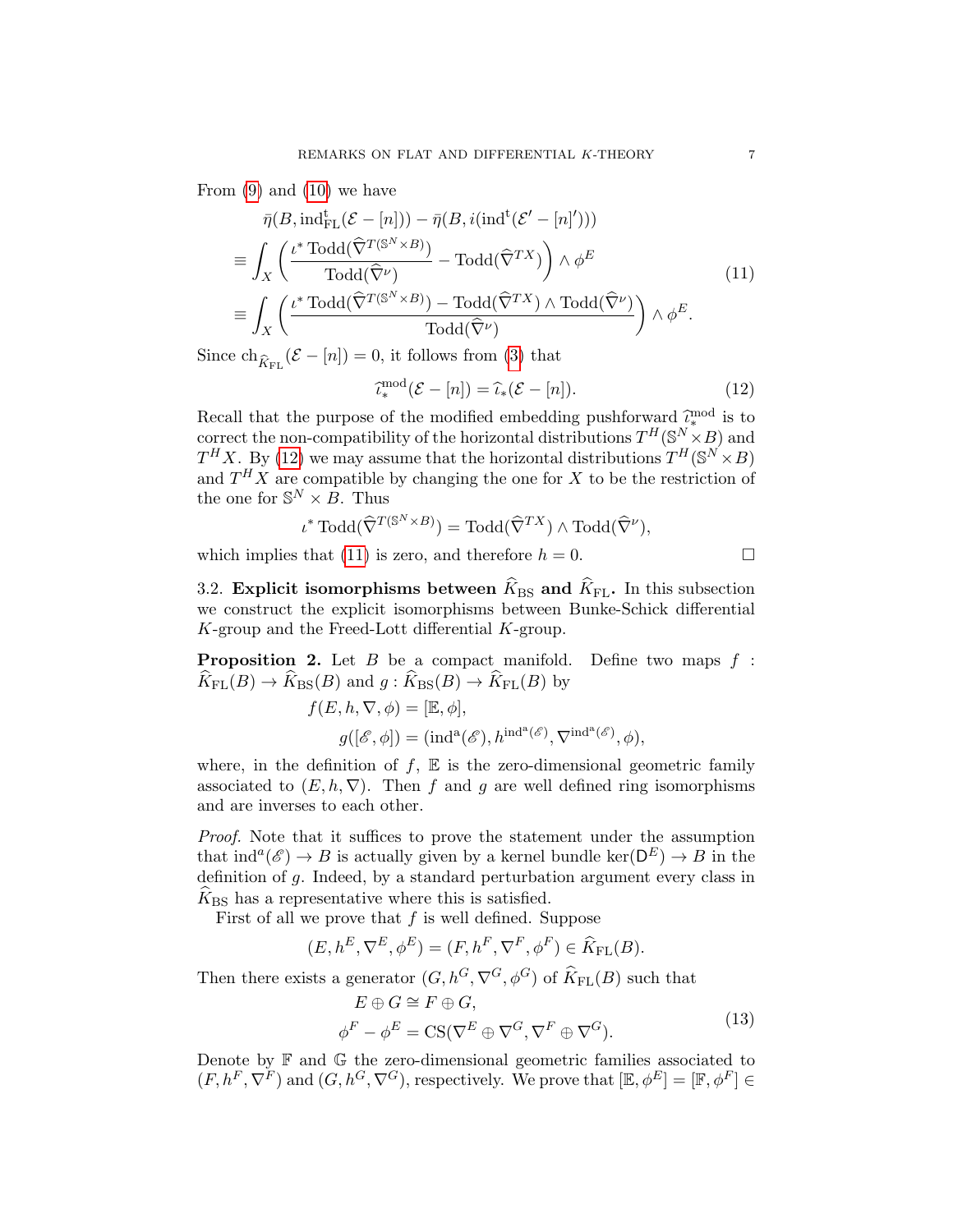$\widehat{K}_{\text{BS}}(B)$ . Indeed, we prove that  $(\mathbb{E} + \mathbb{G}, \phi^E + \phi^G)$  is paired with  $(\mathbb{F} + \mathbb{G}, \phi^F + \phi^G)$  $\phi^{\overline{G}}$ ). We need to show  $\mathbb{E} \sqcup_B \mathbb{G} \cong \mathbb{F} \sqcup_B \mathbb{G}$  and

$$
(\phi^F + \phi^G) - (\phi^E + \phi^G) = \eta^B(((\mathbb{E} \sqcup_B \mathbb{G}) \sqcup_B (\mathbb{F} \sqcup_B \mathbb{G})^{\text{op}})_t)
$$
(14)

if such a taming exists. In the case of zero-dimensional geometric family,  $\mathbb{E} \sqcup_B \mathbb{G} \cong E \oplus G$  as vector bundles over B. Thus the first equality (13) implies  $\mathbb{E} \sqcup_B \mathbb{G} \cong \mathbb{F} \sqcup_B \mathbb{G}$ . Since the underlying proper submersion of the trivial geometric family is the identity map, the corresponding kernel bundle is just  $E \to B$  by the remark of [6, Definition 4.7]. Thus the taming in (14) exists and the definition of  $\eta^{\text{B}}$  shows that

$$
\eta^{\mathcal{B}}(((\mathbb{E}\sqcup_B \mathbb{G})\sqcup_B (\mathbb{F}\sqcup_B \mathbb{G})^{\text{op}})_t) = \text{CS}(\nabla^E \oplus \nabla^G, \nabla^F \oplus \nabla^G). \tag{15}
$$

From (13) and (14) we see that  $(\mathbb{E} + \mathbb{G}, \phi^E + \phi^G)$  is paired with  $(\mathbb{F} + \mathbb{G}, \phi^F + \phi^G)$  $\phi^G$ ). Thus f is well defined.

For the map g, note that under our assumption we have  $[\mathscr{E}, 0] = [\mathbb{K}, \widetilde{\eta}(\mathscr{E})]$ by  $[4, Corollary 5.5]$ , where  $\mathbb K$  is the trivial geometric family associated to  $(\ker(D^E), h^{\ker(D^E)}, \nabla^{\ker(D^E)})$  and  $\tilde{\eta}(\mathscr{E})$  is the associated Bismut-Cheeger eta form. Since  $[\mathscr{E}, \phi] = [\mathbb{K}, \widetilde{\eta}(\mathscr{E}) + \phi]$ , g can be written as

$$
g([\mathscr{E}, \phi]) = g([\mathbb{K}, \widetilde{\eta}(\mathscr{E}) + \phi]) = (\ker(\mathsf{D}^E), h^{\ker(\mathsf{D}^E)}, \nabla^{\ker(\mathsf{D}^E)}, \widetilde{\eta}(\mathscr{E}) + \phi).
$$

We prove that g is well defined. Suppose  $[\mathscr{E}_1, \phi^1] = [\mathscr{E}_2, \phi^2] \in \widehat{K}_{\text{BS}}(B)$ . Since  $[\mathscr{E}_i, \phi^i] = [\mathbb{K}_i, \tilde{\eta}(\mathscr{E}_i) + \phi^i]$  for  $i = 1, 2$ , to prove  $g([\mathscr{E}_1, \phi^1]) = g([\mathscr{E}_2, \phi^2])$  it suffices to show suffices to show

$$
(\ker(\mathbf{D}^{E^1}), h^{\ker(\mathbf{D}^{E^1})}, \nabla^{\ker(\mathbf{D}^{E^1})}, \tilde{\eta}(\mathscr{E}_1) + \phi^1)
$$
  
= 
$$
(\ker(\mathbf{D}^{E^2}), h^{\ker(\mathbf{D}^{E^2})}, \nabla^{\ker(\mathbf{D}^{E^2})}, \tilde{\eta}(\mathscr{E}_2) + \phi^2).
$$
 (16)

Since  $[\mathscr{E}_1, \phi^1] = [\mathscr{E}_2, \phi^2]$ , there exists a taming  $(\mathscr{E}_1 \sqcup_B (\mathscr{E}_2)^{\text{op}})_t$ , and therefore  $\ker(D^{E^1}) = \ker(D^{E^2}) \in K(B)$ . Thus it suffices to show

$$
\text{CS}(\nabla^{\ker(\mathsf{D}^{E^2})}, \nabla^{\ker(\mathsf{D}^{E^1})}) = \widetilde{\eta}(\mathscr{E}_1) - \widetilde{\eta}(\mathscr{E}_2) + \phi^2 - \phi^1 \in \frac{\Omega^{\text{odd}}(B)}{\Omega^{\text{odd}}_{\text{BU}}(B)} \tag{17}
$$

by the exactness of  $[7, (2.21)]$ . Since

$$
[\mathbb{K}_1, \widetilde{\eta}(\mathscr{E}_1) + \phi^1] = [\mathscr{E}_1, \phi^1] = [\mathscr{E}_2, \phi^2] = [\mathbb{K}_2, \widetilde{\eta}(\mathscr{E}_2) + \phi^2],
$$

it follows that there exists a taming  $(\mathbb{K}_2 \sqcup_B (\mathbb{K}_1)^{\text{op}})_t$  such that

$$
\widetilde{\eta}(\mathscr{E}_1) - \widetilde{\eta}(\mathscr{E}_2) + \phi^1 - \phi^2 = \eta^{\mathrm{B}}((\mathbb{K}_2 \sqcup_B (\mathbb{K}_1)^{\mathrm{op}})_t). \tag{18}
$$

By the same reason as in (15) we have

$$
\eta^{\mathcal{B}}((\mathbb{K}_2 \sqcup_B (\mathbb{K}_1)^{\text{op}})_t) = \text{CS}(\nabla^{\ker(\mathsf{D}^{E^2})}, \nabla^{\ker(\mathsf{D}^{E^1})}).\tag{19}
$$

(17) follows by comparing (18) and (19). Thus  $g$  is well defined.

We prove that f and g are inverses to each other. Let  $(E, h, \nabla, \phi)$  be a generator of  $\widehat{K}_{\text{FL}}(B)$ . Then

$$
(g \circ f)(E, h, \nabla, \phi) = g[(\mathbb{E}, \phi)] = (E, h, \nabla, \phi).
$$